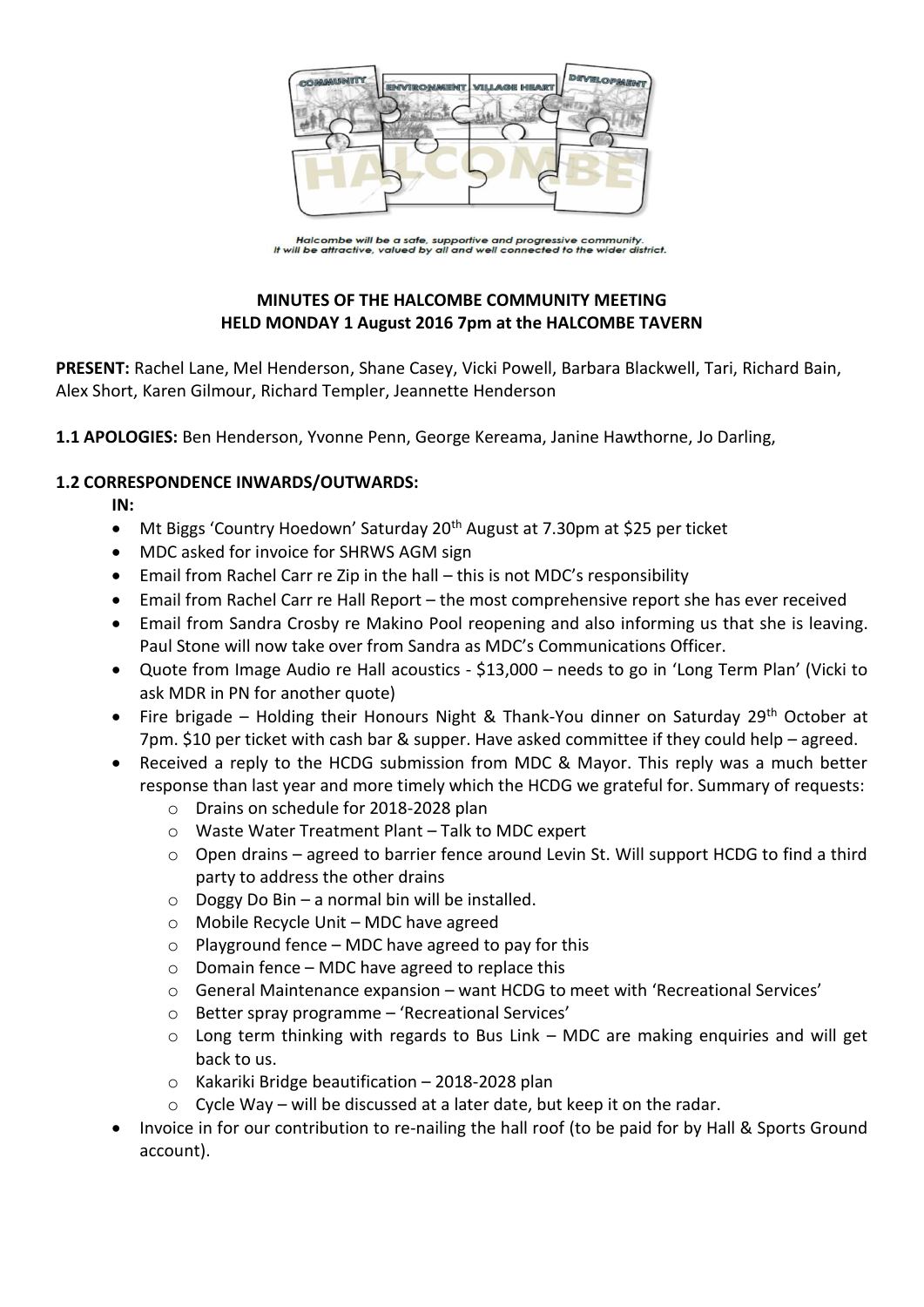**OUT:**

- Power Co. replied that an audit of all vacant lots would not be feasible. Rachel to review response in more detail.
- Email from central Government updating progress on improving mobile phone blackspots still work in progress.
- 5 year Hall Plan sent to Rachel Carr.

# **1.3 MINUTES of Last Meeting 4 July 2016:** Accepted

## **2. Items for Approval/Information**

## **2.1 FINANCIAL REPORTS:**

| Halcombe Community Development Group Account (Westpac):                              |          |             |
|--------------------------------------------------------------------------------------|----------|-------------|
| Opening Balance as at 25/06/16                                                       |          | \$1.895.77  |
| Deposits = June                                                                      |          |             |
| <b>MDC</b>                                                                           |          | \$4,907.00  |
| F I Bain                                                                             | \$       | 32.00       |
| July                                                                                 |          |             |
| <b>Credit Interest</b>                                                               | \$       | 0.32        |
| Karen Shell - walkway donation                                                       | \$       | 25.00       |
| Santon Farm - Waugh tree                                                             | \$       | 100.00      |
| <b>Expenses</b> = $July$                                                             |          |             |
| Wayne Short - ANZAC Day refund                                                       | \$       | 130.00      |
| Health & Safety equip/Halcombe Herald                                                |          | 71.19       |
| <b>First Aid Kit</b>                                                                 | \$<br>\$ | 39.95       |
| Closing Balance as at 31/07/16                                                       |          | \$7,018.88  |
| <b>Hall/Sports Ground Account:</b><br>Opening Balance as at 11/06/16<br>Deposits $=$ |          | \$14,576.95 |
| $\ddot{\mathsf{S}}$<br>0.00<br><b>Expenses =</b><br>June                             |          |             |
| Closing Balance as at 31/07/16                                                       |          | \$14,576.95 |

**(Mel to email financials)**

## **2.2 COUNCIL REPORT: CEO of MDC – Richard Templer**

- The new CEO Richard Templer introduced himself to the HCDG
- He and the mayor attend a 'Local Gov't Conference in Dunedin last week
- MDC exists to serve the community
- Roading update:
	- o Fergusson Road/Halcombe Road apologies for the delay, but a piece of land needed to be purchased before things could progress. This has now been acquired and drains have been completed. Work should commence Sept 2016.
	- o Willoughby St. centre line road markings this will be completed on a fine day.
	- o Tokorangi Rd bumps repairs to these will happen within the next 3 months.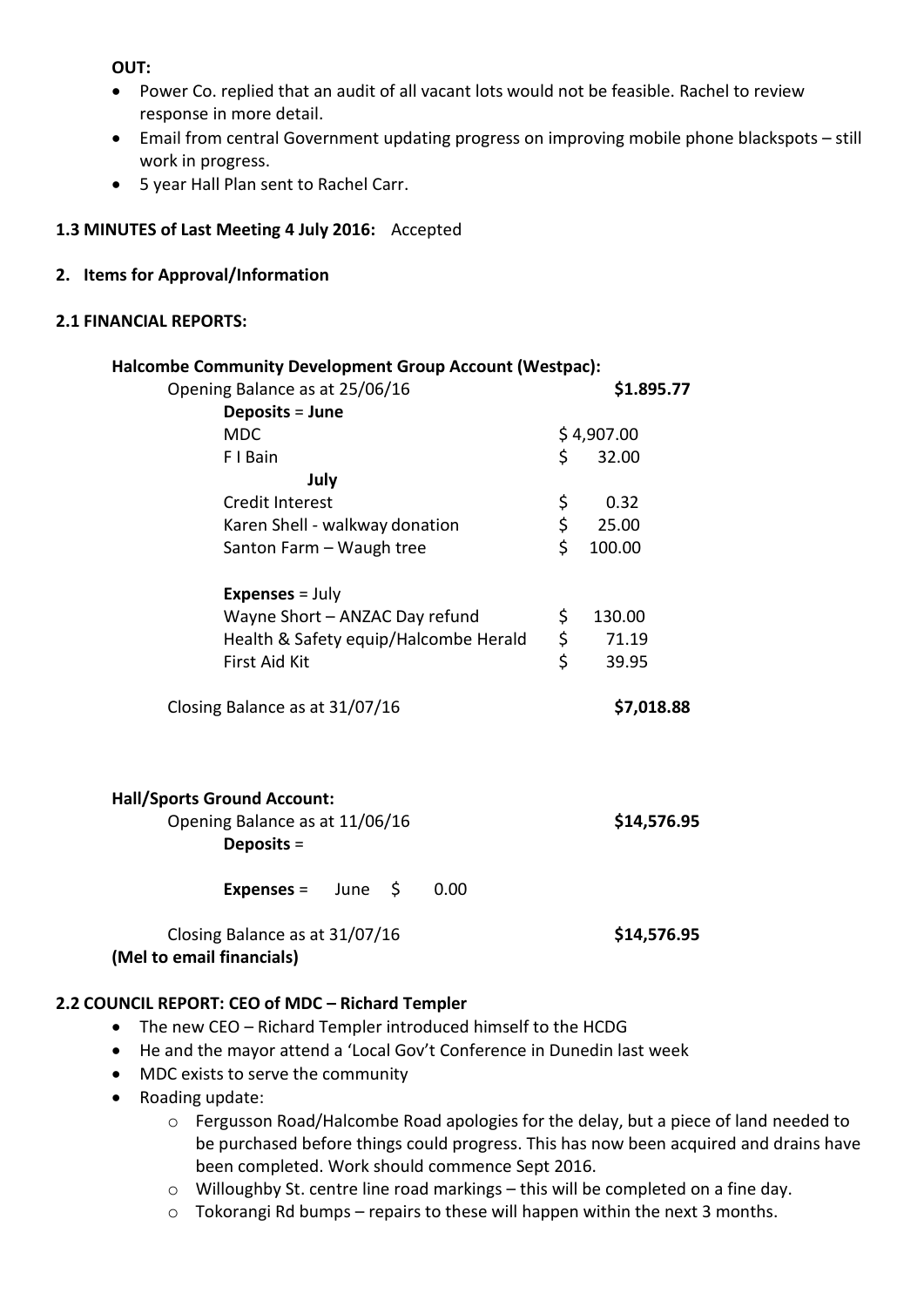## **3. Other Business**



### **3.1 Community**

### **Calendar for 2016:**

- Mt Biggs fund raiser Aug 2016
- Fire Brigade Honours dinner Oct
- Christmas Carols Dec 2016
- Waitangi Day Feb 2017

## **Mt Biggs - Mid Winter Fund Raiser**

- Mt Biggs Hall Committee is holding a mid-winter 'Country Hoedown' with live music on Saturday 20<sup>th</sup> August 2016 at 7.30pm- please support.
- Thankyou card done 20 of them. Rachel to pick them up.
- Signs We need to have 2 permanent signs made up one of the Halcombe Website and one for our sponsor ITM. Rachel to get quotes.
- Halcombe Community Trust has now been set up. They need to submit a Trust Document to Internal Affairs to be officially established.

| <b>Action Summary</b>                                             | Person responsible     | <b>Minutes</b>    |
|-------------------------------------------------------------------|------------------------|-------------------|
|                                                                   |                        | date              |
| <b>COMMUNITY</b>                                                  |                        |                   |
| Halcombe community Civil Defence strategy: still                  | Sue                    | Feb 2014          |
| progressing                                                       |                        |                   |
| <b>Soldier History: WWII</b>                                      | Richard + Jeannette    | May 2014          |
| Picture from Vicki: We need to decide where to put this.          | Mel / All              | <b>July 2014</b>  |
| <b>Community Calendar:</b> Dates need to be loaded into it $+$ it | All to feed-in dates + | Aug 2014          |
| published on the website.                                         | Rachel to load         |                   |
| Thank you cards: Need to be printed.                              | Rachel                 | <b>March 2016</b> |



#### **3.2 Environment**

**Walkway**

- Path at the retaining wall is eroding and between scoreboard and grandstand shelter. Needs to be inspected.
- Trees in centre area by Levin Street are dying due to water not draining. Perhaps look at planting other plants in this area. Speak to Council Nursery manager.
- More donations and come in cut off is 31st Aug.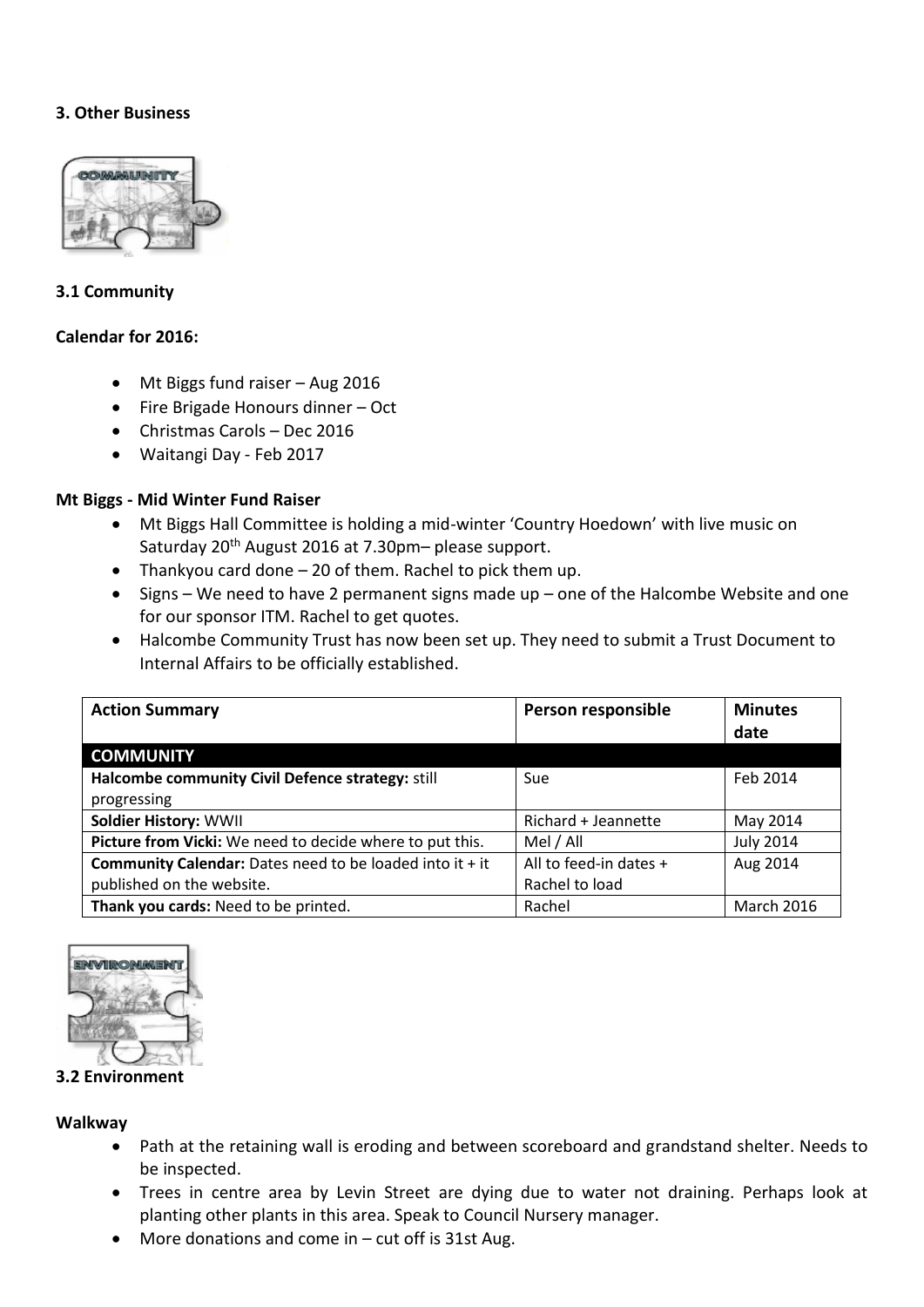- Straw needs laying and Pohutukawa trees to be planted.
- **WORKING BEE** Sunday 21<sup>st</sup> August at 1pm. Barbara to provide afternoon tea.

## **Phase II**

- Need to double check with MDC re: getting this underway.
- Domain fence Jeff to finish

## **Health & Safety**

- Rachel has purchased the Hi-Viz jackets and spray masks
- Update needed from MDC on the 7 transaction requests submitted by Rachel in June. Some were mentioned by Richard Templar and we have had a response from Rachel Carr re: some requests needing to be included in the "\$55,000 Hall budget" – **Please can we have clarification on which ones they are?**
- Health & Safety Kit complete (apart from special respirators for Richie & Paul + 'Spraying in progress' sign)

| <b>Action Summary</b>                                    | Person responsible    | <b>Minutes</b><br>date |
|----------------------------------------------------------|-----------------------|------------------------|
| <b>ENVIRONMENT</b>                                       |                       |                        |
| Thank you plaque: Rachel to organise a plaque for RAL to | Rachel                | Sept 2014              |
| go on their "sponsorship wall". - Needs to be put up     |                       |                        |
| Remove last few BMX mounds.                              | Richard / Paul Hughes |                        |
| Health & Safety equipment to be purchased                | Rachel                | June 2016              |



## **3.3 Village Heart**

## **CBD – Phase II**

• Still need to double check that MDC are happy with Phase II and for us to proceed as planned – Rachel to contact.

## **Hall and Sports ground**

- Hall bookings hall is being well used. Harriers left hall in a tidy state.
- Hall garden looking awesome.
- Hall report sent to Rachel Carr.
- Kitchen Door is still causing problems. It pops open needs replacing?? (Locksmith has already inspected).
- Zip broken and water pouring out of heading tank. Mel is trying to get hold of a plumber.
- Roof leaking over the supper room in front of the fireplace– this is not the same place as previously reported and could be caused by the strong wind. Rachel to check on Saturday.
- Mel has bought new cleaning equipment mops / buckets / products / cloths / etc

| <b>Action Summary</b>                      | Person responsible | <b>Minutes</b><br>date |
|--------------------------------------------|--------------------|------------------------|
| <b>VILLAGE HEART</b>                       |                    |                        |
| Signage for Toilets: Jeff to put this up.  | Jeff Lane          | Mar 2014               |
| Charitable entity: Establish what we need. | Shane Casey/Rachel | Feb 2015               |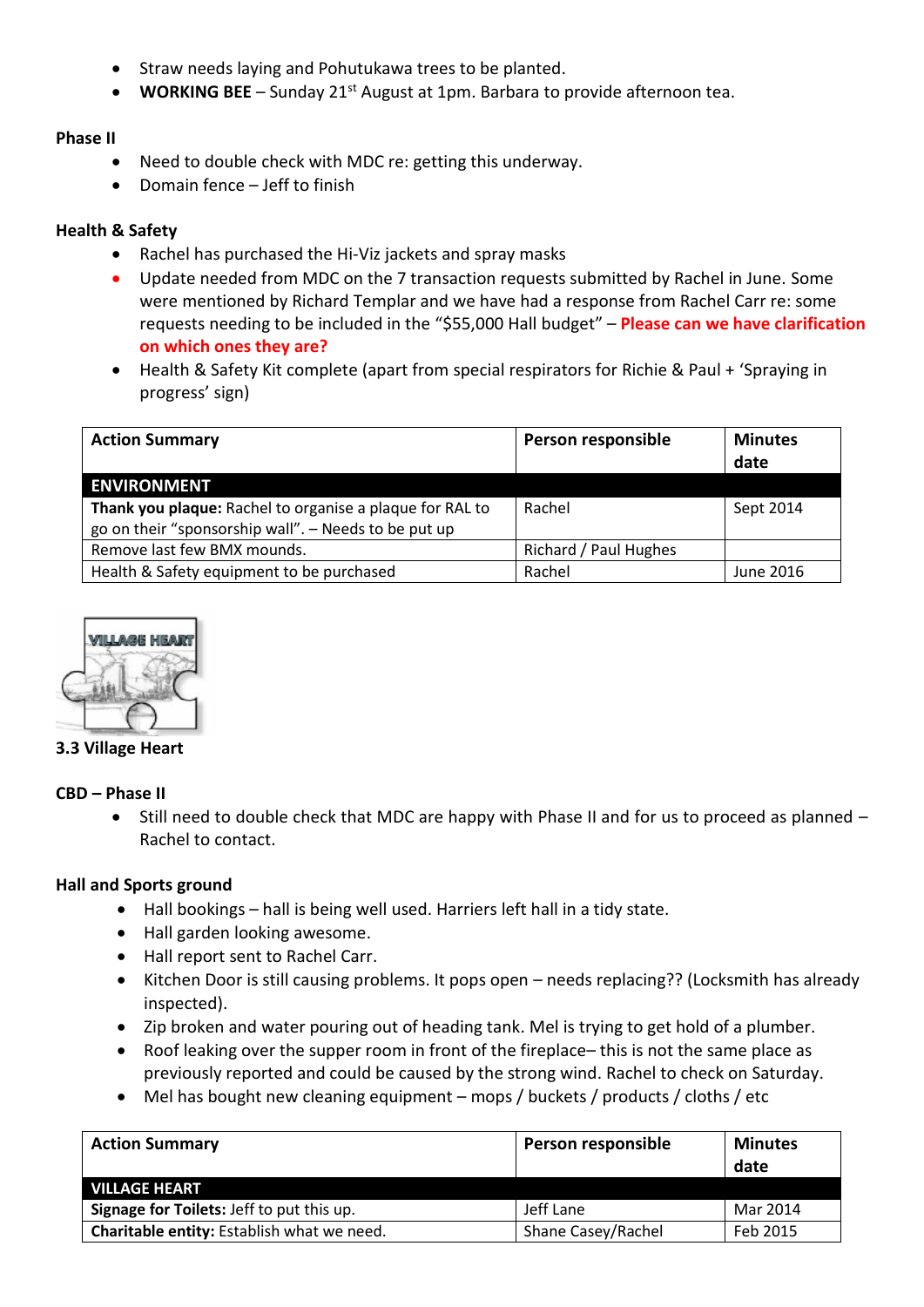| <b>HALL/SPORTS GROUND</b>                                  |                           |                  |
|------------------------------------------------------------|---------------------------|------------------|
| Policy for accessing Hall/Sports Ground funds: Application | Rachel                    | Feb 2016         |
| form to be completed.                                      |                           |                  |
| Carpet for supper room area: Quote required for this.      | Mel                       | <b>July 2014</b> |
| New Vinyl for Toilets: Quote required                      | Mel                       | Aug 2014         |
| Hall furniture: Replace with lighter tables and chairs     | Mel/Karen/Rachel/Jeanette | Aug 2014         |
| Hall curtain: Needs to be gotten off Wayne and altered.    | Rachel / Mel              | April 2015       |
| Playground water pooling: Richard to look at it.           | <b>Richard Bain</b>       | April 2015       |
| Loading ramp to be built                                   | Working bee               | Dec 2015         |
| Time line for cemetery land $-$ is there an expected date  | <b>Brent Limmer</b>       | Dec 2015         |
| when we will lose use of it/some of it?                    |                           |                  |



**3.4 Development**

## **Trust**

- Trust deed has been drafted it needs to be run past a lawyer before sending in the application for registering as a Trust.
- Trust will require an IRD#.

## **Lights**

- The power points for the planned Christmas lights in the CBD have been installed.
- We need to have a process on their use.
- Need to complete an application form for funds to purchase more commercial lights, then submit this to the Halcombe Community Trust.

| <b>Action Summary</b>                                  | Person responsible | <b>Minutes</b><br>date |
|--------------------------------------------------------|--------------------|------------------------|
| <b>DEVELOPMENT</b>                                     |                    |                        |
| Roading changes and tarsealing: Community consultation | All                | June 2015              |
| required.                                              |                    |                        |

## **3.5 OTHER ITEMS:**

- Need **Rest Stop** sign moved from Fergusson road to the walkway and install tables & chairs
- Local body elections will close on 8<sup>th</sup> October Please remember to vote for your councillors
- If you see anything that needs attention around the village call MDC and ask for a transaction number.
- **HCDG are up for re-election** at the AGM. We need to set the date for this and get clarity on the operational set up of Community groups.
- **Storm Water** the drains on lower Willoughby Street are backing up because of the stream. When the drains backup this also causes the sewage to overflow. We need to get clarity, from Horizons, on who is responsible for keeping the stream clear. Richard has called the Council over this but was not given a transaction number.